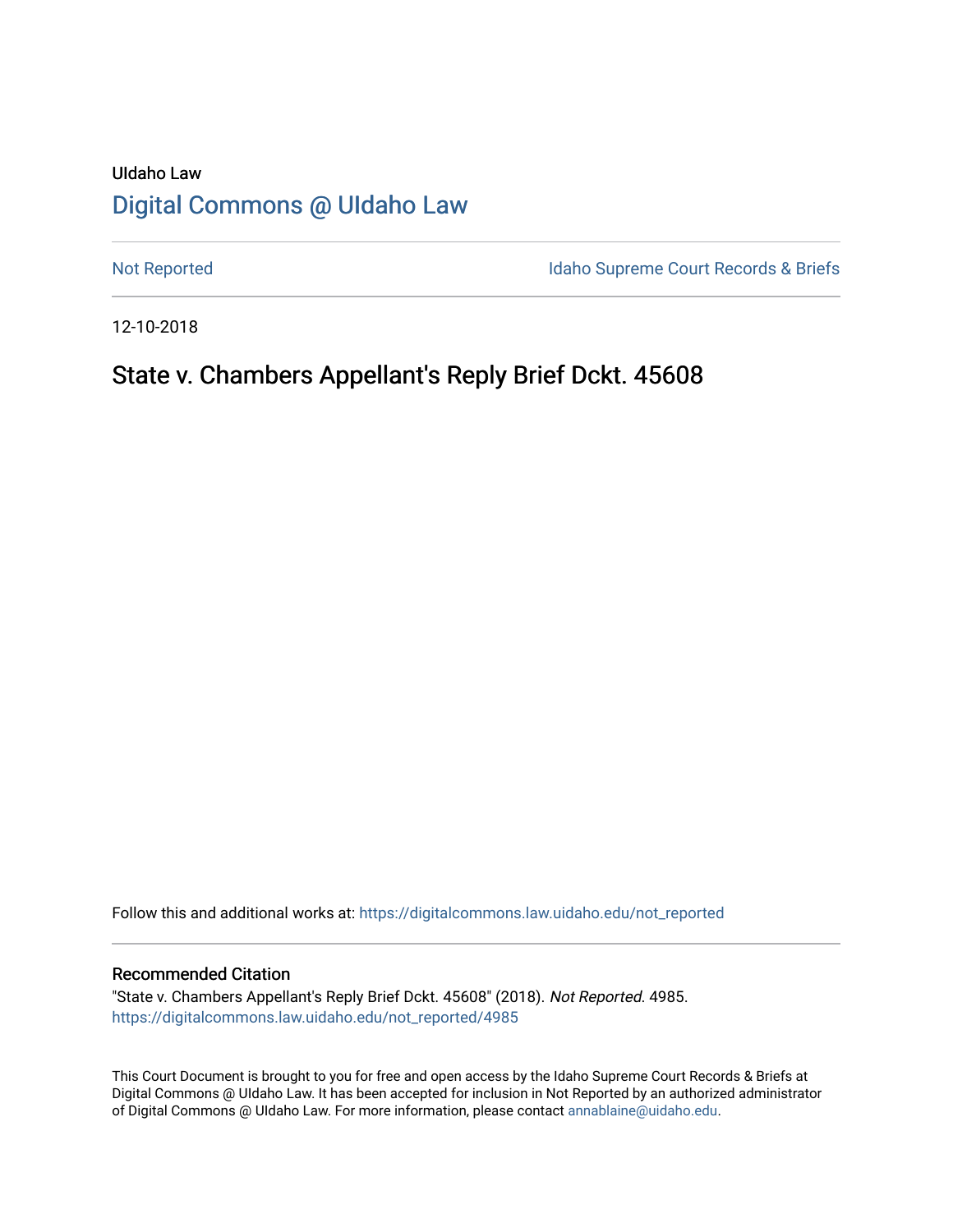Electronically Filed 12/10/2018 2:50 PM Idaho Supreme Court Karel Lehrman, Clerk of the Court By: Brad Thies, Deputy Clerk

#### **IN THE SUPREME COURT OF THE STATE OF IDAHO**

**)**

**)**

**)**

**)**

**STATE OF IDAHO, ) Plaintiff-Respondent, ) NO. 45608**

**STEVEN M. CHAMBERS,**  $\qquad$  **) REPLY BRIEF** 

**Defendant-Appellant. ) \_\_\_\_\_\_\_\_\_\_\_\_\_\_\_\_\_\_\_\_\_\_\_\_\_\_\_\_\_\_)**

**v. ) KOOTENAI CTY NO. CR 2016-10755**

#### **REPLY BRIEF OF APPELLANT** \_\_\_\_\_\_\_\_\_\_\_\_\_\_\_\_\_\_\_\_\_\_\_\_

\_\_\_\_\_\_\_\_\_\_\_\_\_\_\_\_\_\_\_\_\_\_\_\_

**APPEAL FROM THE DISTRICT COURT OF THE FIRST JUDICIAL DISTRICT OF THE STATE OF IDAHO, IN AND FOR THE COUNTY OF KOOTENAI**

> **HONORABLE SCOTT WAYMAN District Judge**

> > \_\_\_\_\_\_\_\_\_\_\_\_\_\_\_\_\_\_\_\_\_\_\_\_

\_\_\_\_\_\_\_\_\_\_\_\_\_\_\_\_\_\_\_\_\_\_\_\_

**ERIC D. FREDERICKSEN KENNETH K. JORGENSEN State Appellate Public Defender Deputy Attorney General I.S.B. #6555 Criminal Law Division**

**LARA E. ANDERSON Boise, Idaho 83720-0010 Deputy State Appellate Public Defender (208) 334-4534 I.S.B. #9855 322 E. Front Street, Suite 570 Boise, Idaho 83702 Phone: (208) 334-2712 Fax: (208) 334-2985 E-mail: documents@sapd.state.id.us**

**ATTORNEYS FOR ATTORNEY FOR DEFENDANT-APPELLANT PLAINTIFF-RESPONDENT**

**P.O. Box 83720**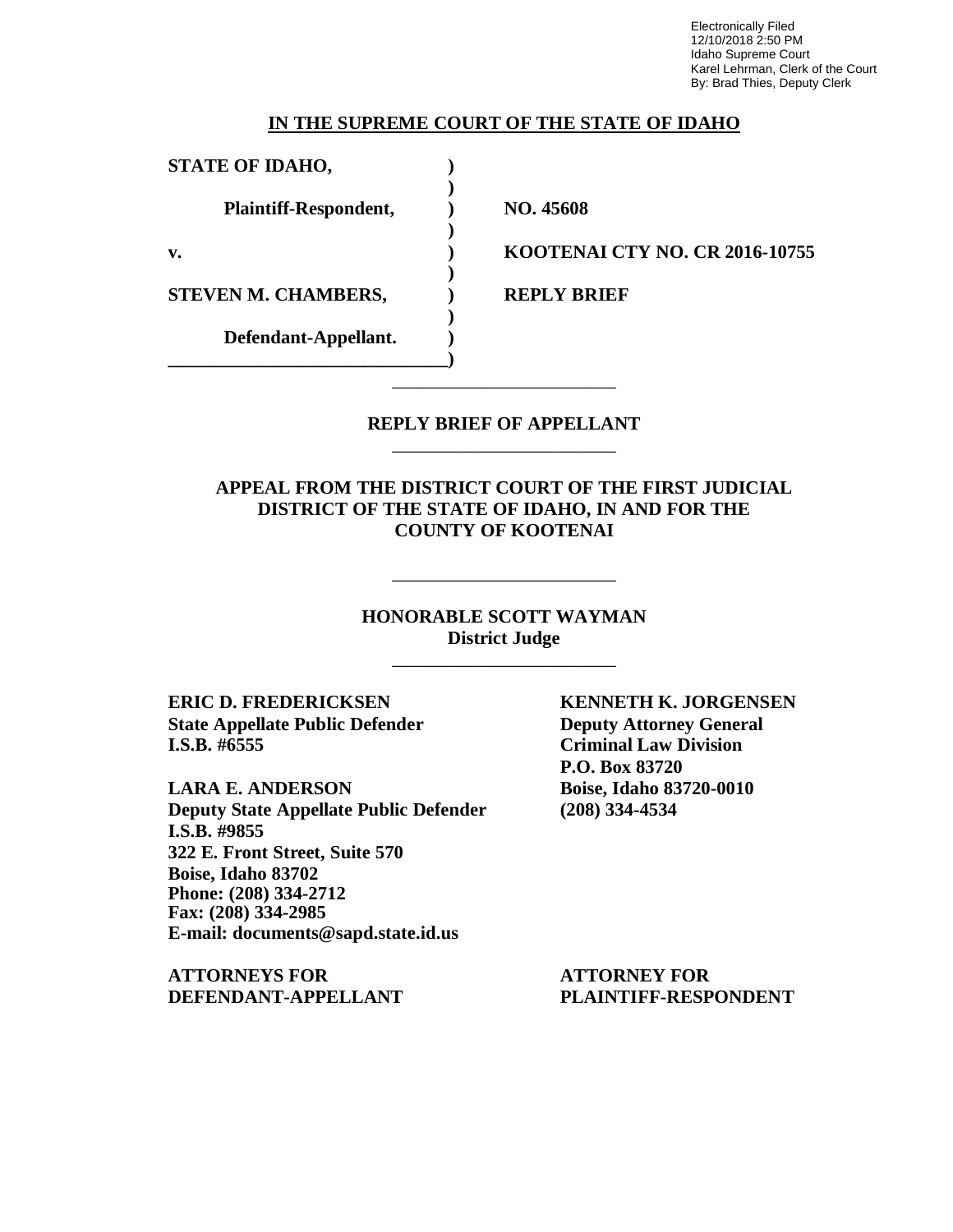## **TABLE OF CONTENTS**

| Statement of the Facts and                                       |
|------------------------------------------------------------------|
|                                                                  |
|                                                                  |
|                                                                  |
| The District Court Erred By Excluding Evidence Related To N.S.'s |
|                                                                  |
| B. The District Court Erred By Inserting A Temporal Requirement  |
|                                                                  |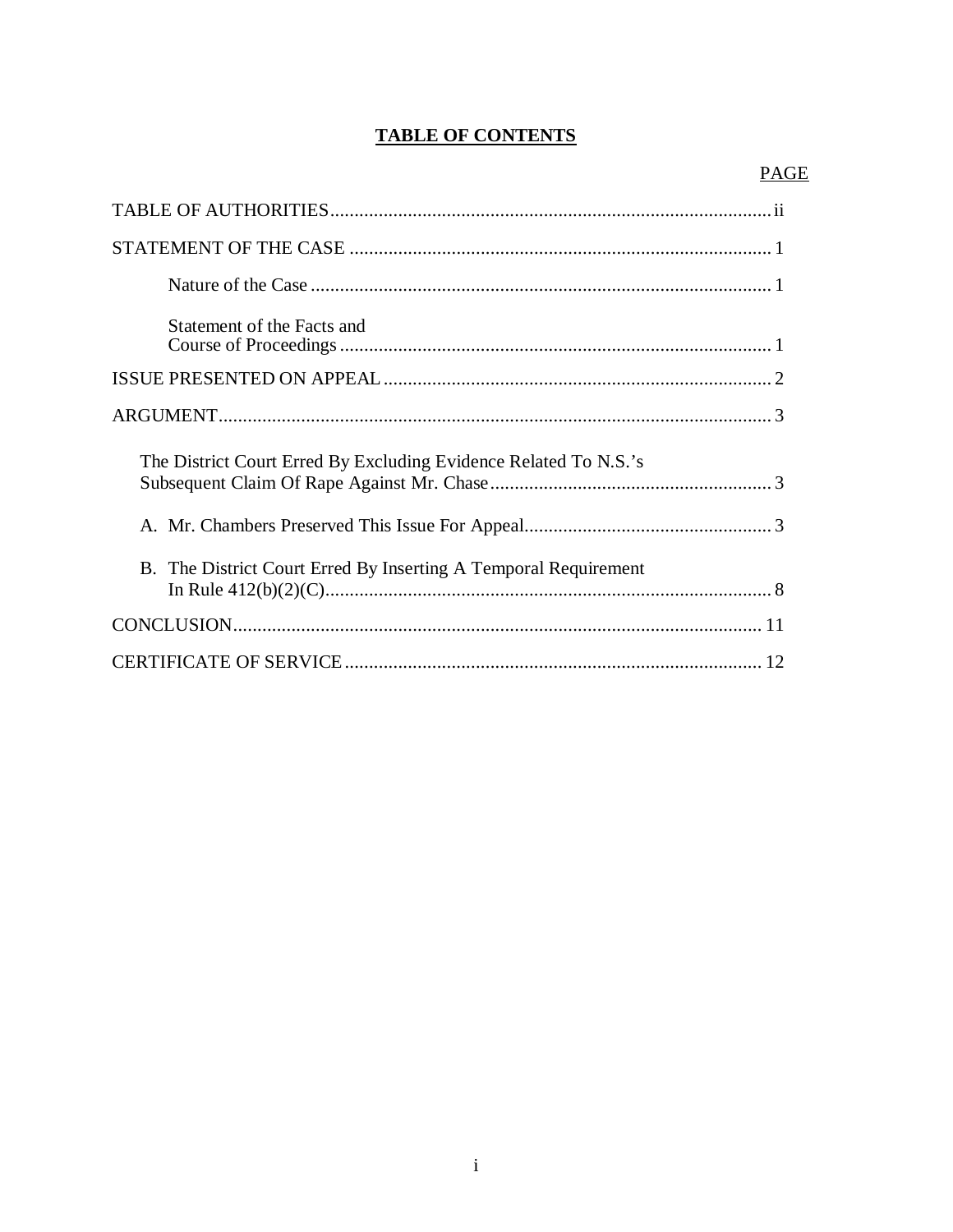## **TABLE OF AUTHORITIES**

#### Cases

| State v. Hoskins, No. 45134, 2018 WL 4169337 (Idaho Ct. App. Aug. 31, 2018) |
|-----------------------------------------------------------------------------|
|                                                                             |
|                                                                             |
|                                                                             |
|                                                                             |
|                                                                             |
|                                                                             |
|                                                                             |
|                                                                             |

# 

# **Additional Authorities**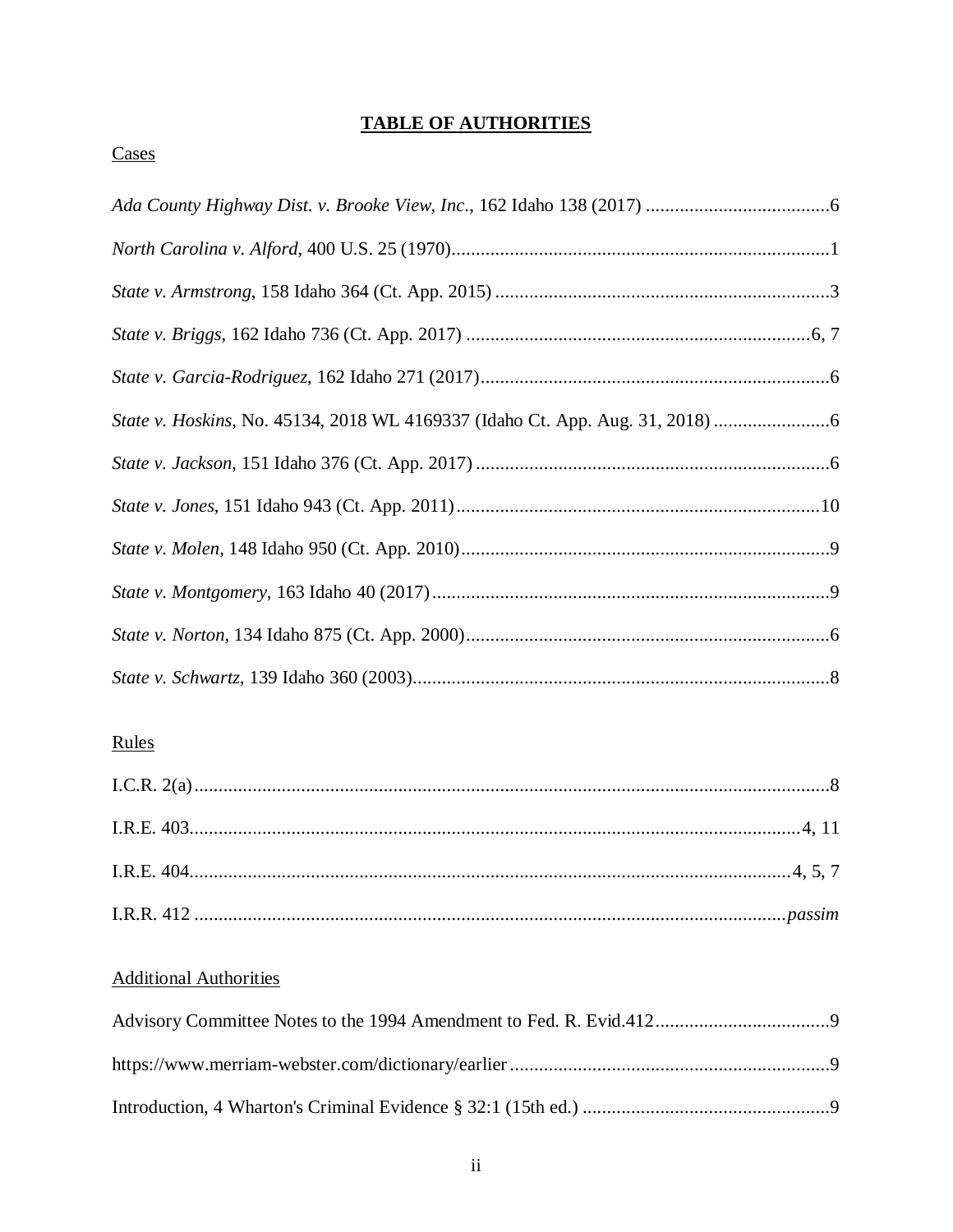#### STATEMENT OF THE CASE

#### Nature of the Case

Pursuant to a plea agreement, Steven Chambers entered a conditional *Alford*<sup>[1](#page-4-0)</sup> plea to battery with intent to commit a serious felony, reserving the right to appeal the district court's decision regarding evidence related to the complaining witness' subsequent false allegation of rape against another male.<sup>[2](#page-4-1)</sup> The district court imposed a unified sentence of ten years, with two years fixed, and placed Mr. Chambers on supervised probation for three years. Mr. Chambers appealed, asserting the district court erred by excluding this evidence.

In its Respondent's Brief, the State contends Mr. Chambers failed to preserve arguments related to his constitutional right to present a defense and Idaho Rule of Evidence 412 ("IRE" or "Rule"). Mr. Chambers files this Reply Brief to address the State's argument regarding preservation of issues, and provide additional clarification regarding Rule 412.

#### Statement of the Facts and Course of Proceedings

The statement of the facts and course of proceedings were previously articulated in Mr. Chamber's Appellant's Brief. They are incorporated herein by reference thereto.

<span id="page-4-0"></span><sup>1</sup> *North Carolina v. Alford*, 400 U.S. 25 (1970).

<span id="page-4-1"></span><sup>2</sup>Mr. Chambers' oral and written motion, which included a several-page police report of the subsequent incident between Mr. Chase and the complaining witness in this case, N.S., incorporated a request to introduce not only evidence of a false allegation of rape made against Mr. Chase, but also N.S.'s destruction of evidence, N.S.'s report to the police, the circumstances surrounding her relationship with Mr. Chase, and other corroborating evidence. Therefore, while Mr. Chambers may refer to this evidence collectively hereafter as "evidence related to N.S.'s false allegation" for brevity sake, Mr. Chambers preserves, and in no way restricts, his motion to admit this broad-based evidence.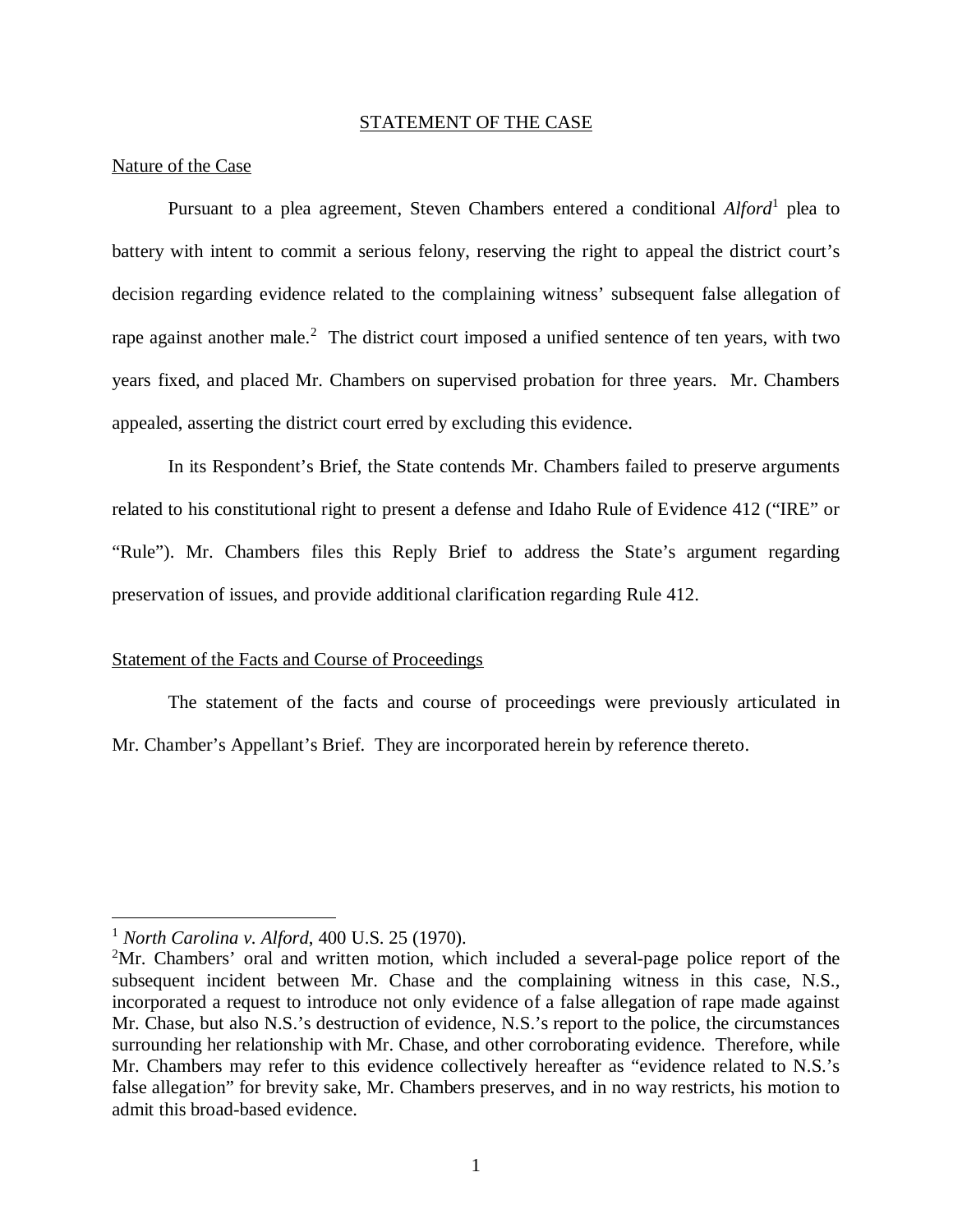# ISSUE

Did the district court err by excluding evidence related to N.S.'s subsequent claim of rape against Mr. Chase?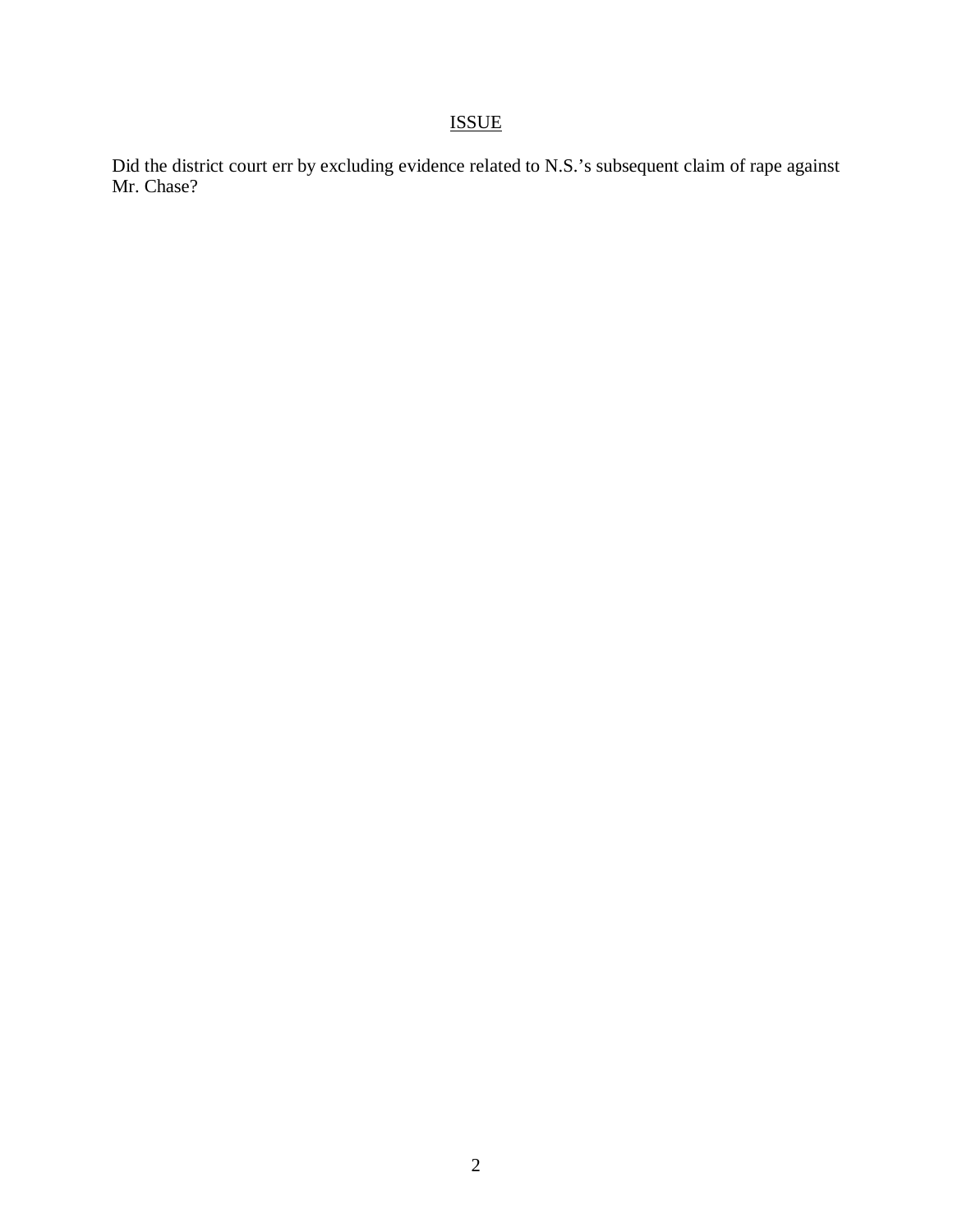#### ARGUMENT

## The District Court Erred By Excluding Evidence Related To N.S.'s Subsequent Claim Of Rape Against Mr. Chase

#### A. Mr. Chambers Preserved This Issue For Appeal

The State asserts Mr. Chambers did not fully preserve his argument for appeal because he failed to argue in the district court that exclusion of the evidence would violate his constitutional rights or that the proffered evidence did not fall under the purview of Rule 412. (Resp. Br., p.5.) "Appellate court review is limited to the evidence, theories, and arguments that were presented below. Issues not raised below generally may not be considered for the first time on appeal." *State v. Armstrong*, 158 Idaho 364, 367 (Ct. App. 2015) (citations omitted). The appellant "cannot argue more grounds for that challenge [to a search] than were argued before the district court." *Id.* Mr. Chambers did in fact properly preserve his arguments, as his written pleadings and oral arguments adequately incorporated the substantive arguments he raised on appeal.

On May 9, 2017, Mr. Chambers filed a Motion to Allow Specific Instances of the Alleged Victim's Past Sexual Behavior pursuant to Rule 412. (R., p.129.) In that motion, Mr. Chambers moved for an order "allowing specific instances of the complaining witness's past sexual behavior to be admitted at trial pursuant to I.R.E. 412," specifically referring to the information contained in Coeur d'Alene police report 16C39767. (R., p.129.) Mr. Chambers attached the police report as an exhibit, which described N.S.'s false claim of rape against Mr. Chase, N.S.'s report to the police, her destruction of evidence prior to that notification, and corroborating evidence demonstrating that her claim was false. (R., pp.131-143.) In response, the State filed a motion to exclude pursuant to IRE  $412(b)(2)(C)$ , and supported that motion with a memorandum contending that evidence of a false allegation of a sex crime is controlled by IRE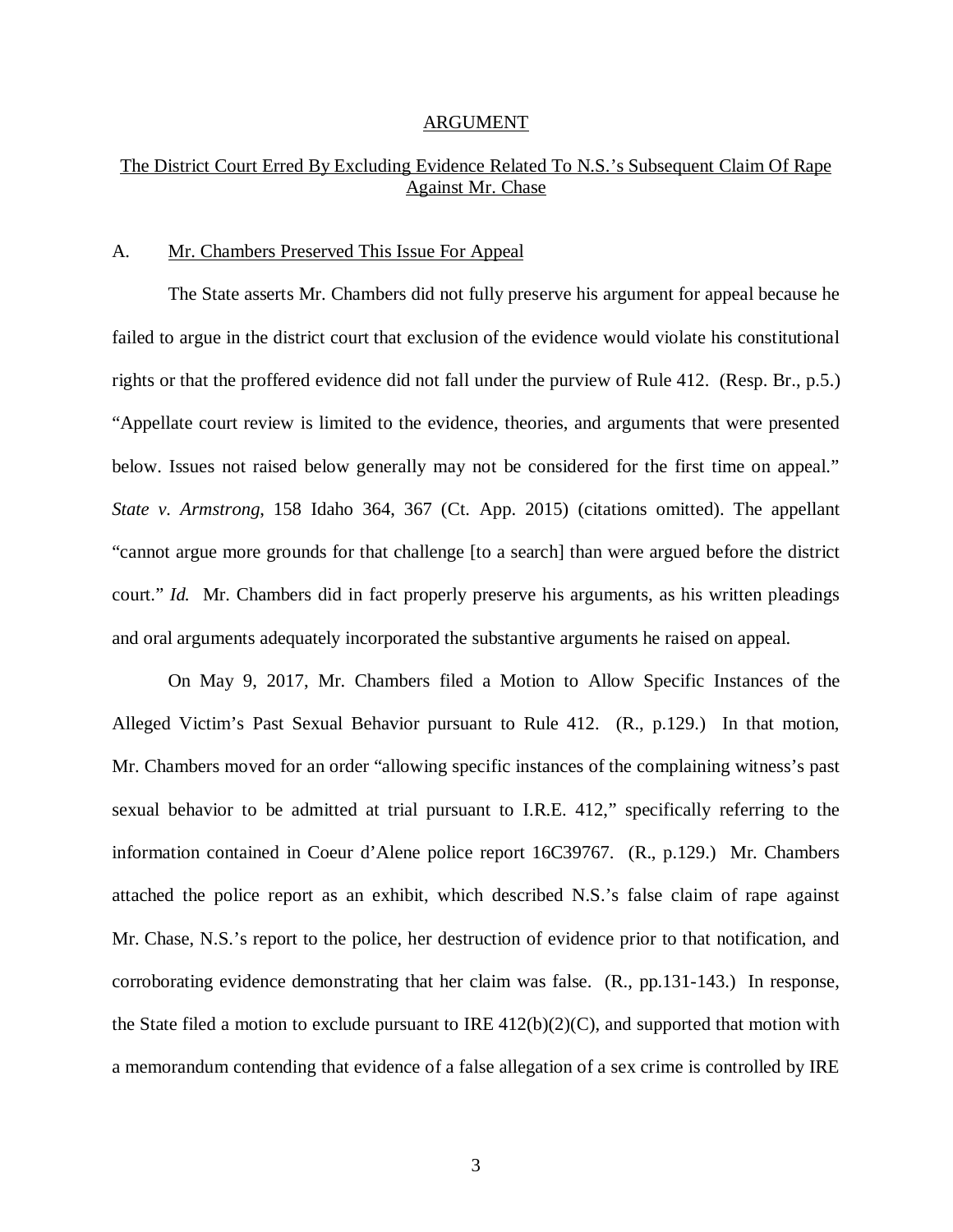412(b)(2)(C), and that a trial court's determination as to admission should be subjected to a Rule 403 analysis. (R., pp.148-152.) These written arguments were augmented at the hearing on the motion.

During the hearing, the State's argument was confined to the following: "basically, I think you're gonna have an issue here with unfair prejudice. And if the Court isn't satisfied by that factor, I think the issue that's – this factor, if it's allowed at trial, could create just a mess. Basically confusing the issues. Another trial within a trial. The sort of things that, you know, I think IRE 403 is designed to prevent." (Tr., p.33, Ls.4-12.) Conversely, Mr. Chambers argued generally that the evidence was relevant and admissible under Rules 412 and Rule 404, and that admission of such evidence was necessary for him to present a defense and effectively confront and cross-examine his accuser. Counsel stated:

Thank you, your Honor. Well, I agree with Mr. Verharen that his brief is fairly self-explanatory. One of the problems, though, that I wanted to point out is that the relevance of the items described in the police report is not for impeachment.<sup>[3](#page-7-0)</sup>

You know, as you look at 412, just the rule standing on its own, it lists a specific category of prior false accusations of sex offenses. Now, the reason for that make a lot of sense. It's kind of a specialized  $404(a)$  or  $404(b)$ . A person who would do that, it's such – it's such unusual extraordinary human conduct that a person would do that once, you know it makes it more likely this is the kind of person who would do it again.

This is a case where everything in is in dispute. You know the State lists that there was a confession but we're stating it is a false confession. . . . so when you go to relevance, when you have a he said/she said instance and when you have evidence that indicates that this is a person who is prone to make false allegations, it's very relevant. It's highly relevant.

<span id="page-7-0"></span><sup>&</sup>lt;sup>3</sup> Although the transcript reads here that counsel stated the evidence was *not* for impeachment, Mr. Chambers submits this may be an inadvertent misstatement, as counsel's argument as a whole, indicates he did actually argue relevance under credibility and impeachment grounds.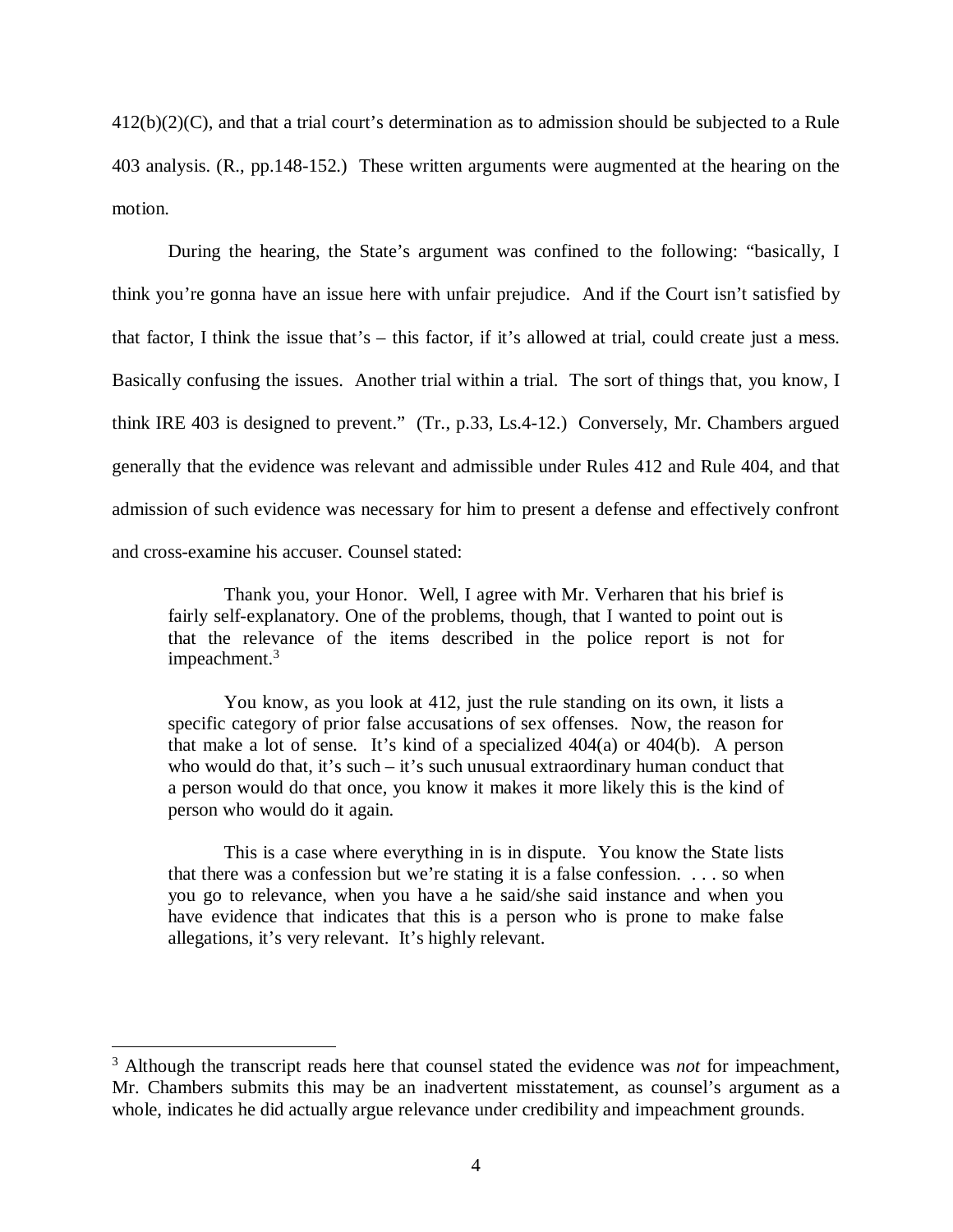With respect to the assertion that this happened after the alleged offense and therefore it doesn't fall into the category of the earlier offenses, I want to point the Court to 412(d) and I'll read that into the record . . .

Now, as you look at that term, it doesn't denote – you know it could have said, "prior to the offense conduct in question, the alleged offense conduct," but that's not really how this rule is meant to be read. The rule is meant to be read as we stand here today, as we stand before a jury. This is prior conduct that certainly bears on whether or not she's made a prior false allegation.

## . . . it's highly, highly, highly relevant. **I think that it also invokes the defendant's constitutional right to present a defense and to confront witnesses against him.**

Finally, Your Honor, there's nothing in 412 that forbids this evidence. Instead it has a specific category for this evidence to be allowed which is a prior false allegation. To that – and we have officers who could be called who would testify as to the nature of the allegations, the fact that in that case, like this case, she deleted these texts which, you know, is a crime. It's destruction of evidence in a criminal case.

(Tr., p.33, L.14 – p.36, L.7.) (emphasis added.) By virtue of his language and argument,

Mr. Chambers' counsel sought admission of not only the false allegation N.S. made against Mr. Chase, but that she also sent nude photos and texts, that she destroyed this evidence prior to calling the police, that this evidence was relevant to consent and impeachment and to show a common plan or scheme due to the similarities between her report against Mr. Chambers, that the rule is meant to be read temporally as to the time of trial as opposed to the past, that N.S. has a habit of making false allegations, and that there are other witnesses who could corroborate that the relationship with Mr. Chase was consensual.

Lastly, Mr. Chambers argued exclusion would violate his constitutional rights. Thus, Mr. Chambers sufficiently raised the substantive issue of admission under Rules 404 and 412, as well as his Sixth and Fourteenth Amendments rights. The State posits Mr. Chambers waived these issues yet fails to acknowledge the clear language advanced in the oral and written motion. In his Appellant's Brief, Mr. Chambers merely provided additional legal support and argument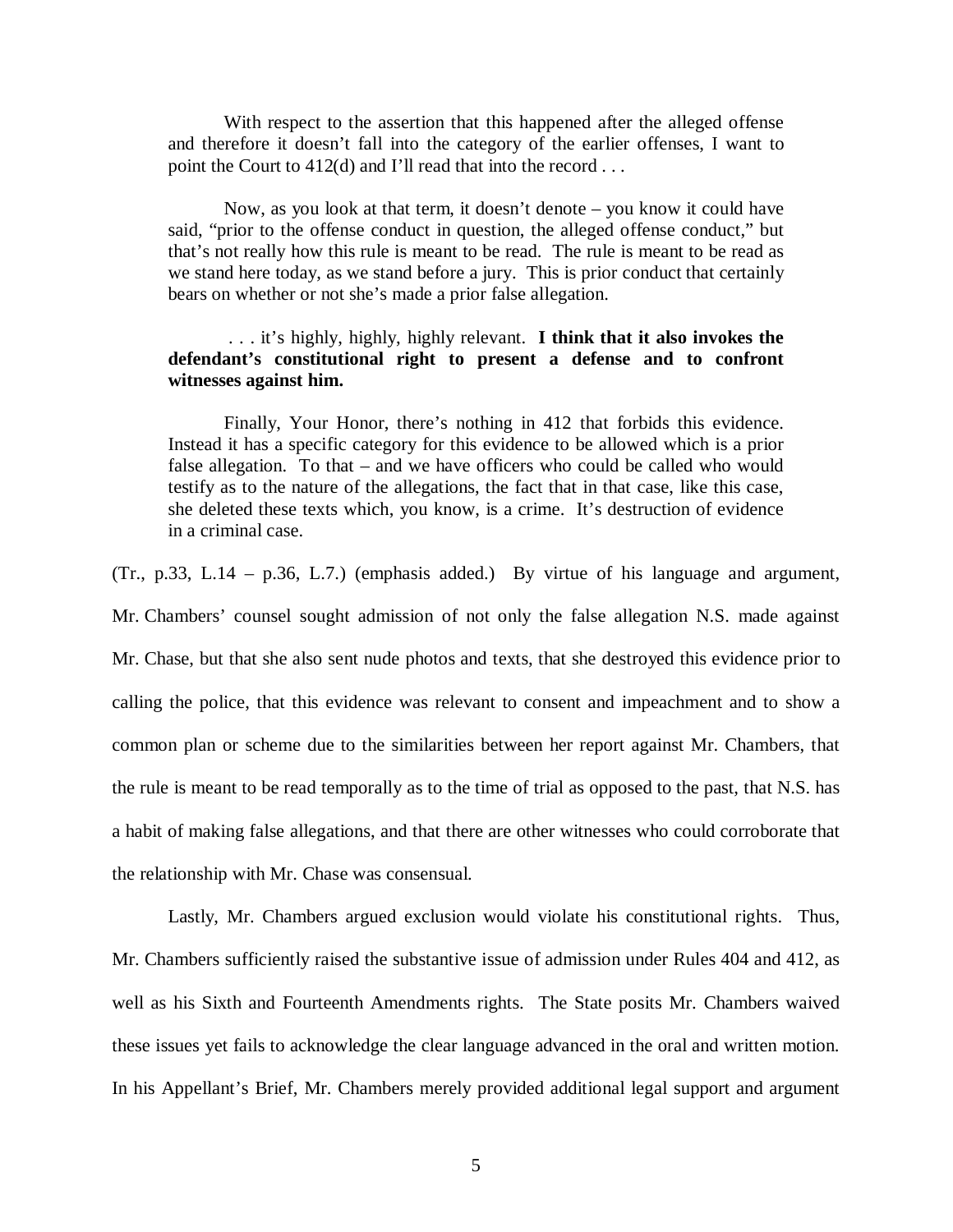for these substantive arguments, which is permitted upon review. Meanwhile, the cases cited by the State do not support its argument.

In *State v. Norton*, 134 Idaho 875, 880, 11 P.3d 494, 499 (Ct. App. 2000), the defendant's trial court theory against admissibility was the "best evidence" rule whereas on appeal, he argued lack of foundation. Mr. Chambers situation is dissimilar because he did not raise a completely new argument like in *Norton*. In *State v. Garcia-Rodriguez*, 162 Idaho 271 (2017), the State attempted to justify for the first time on appeal that defendant's detention was lawful under the 4<sup>th</sup> Amendment even though the State never asserted this in district court. The Idaho Supreme court rejected the State's last-ditch effort to justify the constitutional violation. *Id*. at 275. In *State v. Hoskins*, No. 45134, 2018 WL 4169337, at \*2–3 (Idaho Ct. App. Aug. 31, 2018), *review denied* (Oct. 3, 2018), the State once again unsuccessfully attempted to justify the warrantless search and seizure based upon an exception to the warrant requirement raised for the first time on appeal. "Because the State did not assert the plain view theory to the district court as an alternative basis for denying Hoskins' motion to suppress, we will not address it for the first time on appeal." *Id. See also Ada County Highway Dist. v. Brooke View, Inc*., 162 Idaho 138, 142 n.2 (2017) (explaining that arguments in support of a position on a substantive issue may evolve on appeal so long as the "substantive issue" was raised below, and therefore ACHD's arguments citing to statutory provisions which had not been referenced below were properly made on appeal). Mr. Chambers did not raise for the first time on appeal a completely new theory like the aforementioned defendants.

The State's reliance upon *State v. Briggs*, 162 Idaho 736 (Ct. App. 2017), *review denied* (Nov. 15, 2017), and *State v. Jackson*, 151 Idaho 376 (Ct. App. 2017), is equally unsound because those cases are procedurally distinct. In *Briggs*, counsel moved in limine to admit the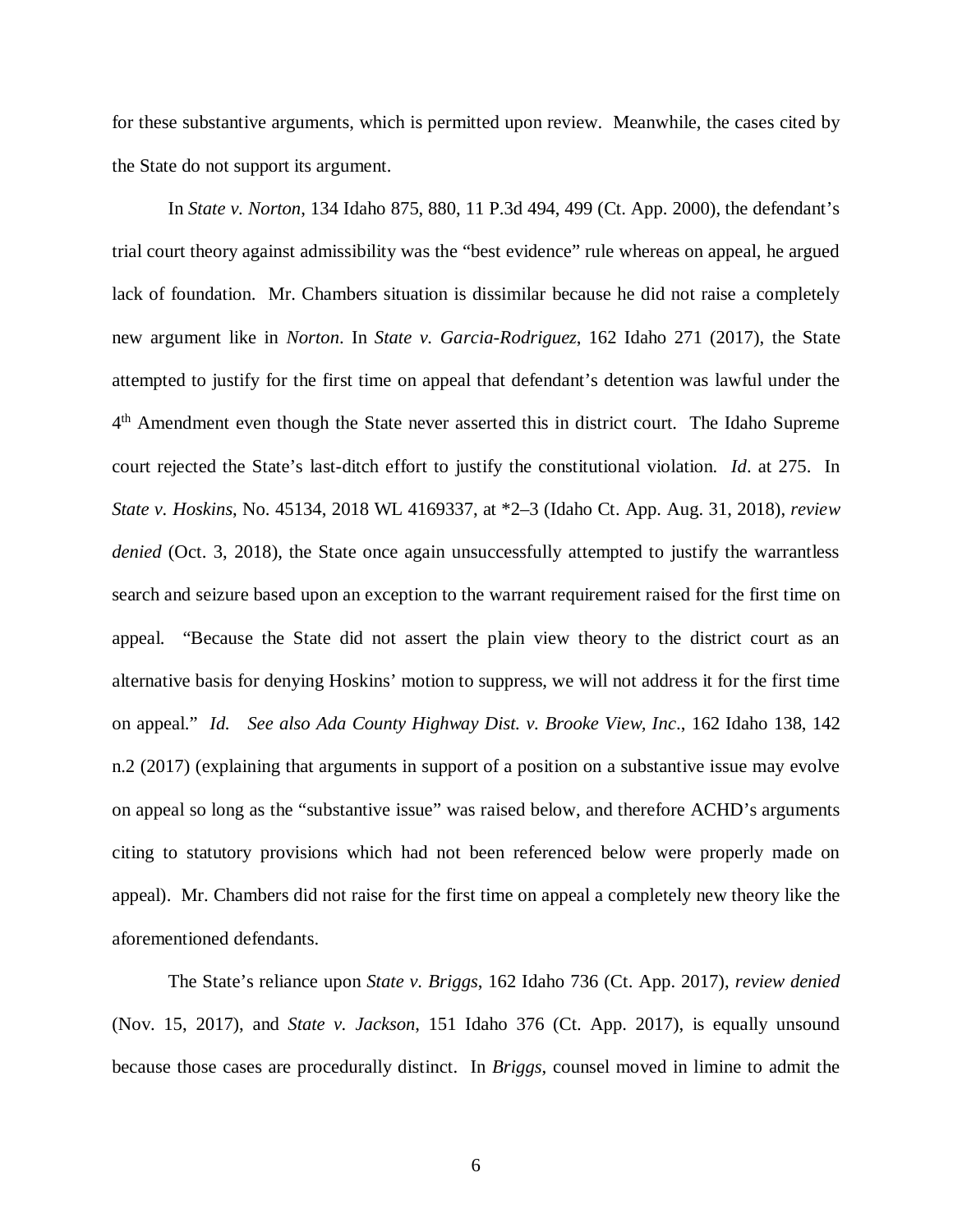sexual history of the victims to show they were sexually involved with individuals other than the defendant, and that they accused Briggs to protect the actual perpetrators. Briggs apparently did not brief the issue ahead of time, and initially argued at the hearing that such evidence was relevant to motive and credibility. *Id*. at 738. When asked during the hearing whether Rule 412 applied, Briggs argued that it would fall under Rule  $412(b)(2)(D)$ , relating to "sexual behavior" with parties other than the accused which occurred at the time of the event giving rise to the sex crime charged." *Id*. The trial court excluded the evidence on the grounds that consent was not an issue in the case, and therefore allegations about sexual contact between the victims and others was not relevant. Briggs failed to assert a constitutional right to present the evidence in question or cross-examine the victims on the matter, or specify any different or additional bases under Rule 412 to admit the evidence. *Id.* ("At no point did Briggs articulate that he had a constitutional right to present the evidence in question, cross-examine the victims on the matter, or specify any different or additional bases under I.R.E. 412 to admit the evidence.") Therefore, when Briggs expanded his argument on appeal to encompass the Sixth Amendment or Rule 412(b)(1), the reviewing court rejected his claims because his trial court claim was narrowly construed as a statutory basis under Rule 412(b)(2)(D) as opposed to a constitutional basis. *Id.* at 739.

In Mr. Chambers' in limine hearing, unlike Briggs' counsel, Mr. Chambers' counsel *did* raise a Sixth Amendment constitutional basis for admission and several statutory and rule-based reasons, i.e., Rule 412 generally, Rule 412(b)(2)(D) specifically, and Rule 404(b). Since Mr. Chambers raised both constitutional and statutory grounds for admission, unlike Briggs and the defendant in *Jackson,* any comparison to this line of cases is flawed due to the procedural distinctions. Arguments for admission or exclusion of evidence are not mutually exclusive to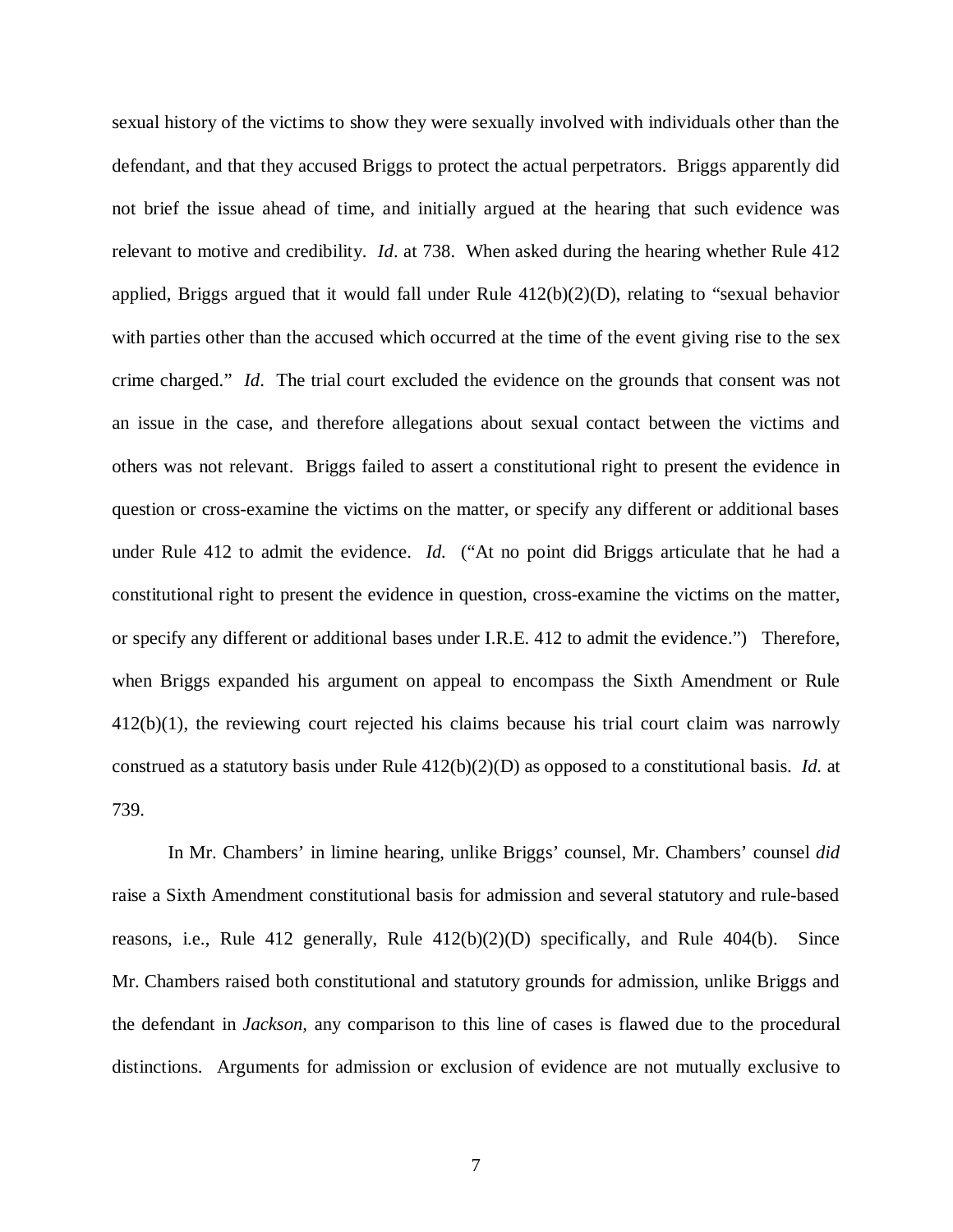statutory bases or constitutionally bases. Mr. Chambers raised both of these grounds and the State's contention should be flatly rejected.

#### B. The District Court Erred By Inserting A Temporal Requirement In Rule 412(b)(2)(C)

The State's second contention is that Rule  $412(b)(2)(C)$  contains a temporal requirement which properly resulted in the exclusion of the evidence related to N.S.'s claim against Mr. Chase. The crux of the State's argument is that the rule is ambiguous because "earlier time" is capable of two interpretations, and the only interpretation that gives proper meaning is one which interprets "earlier time" to mean prior to the charged crime. (Resp. Br., pp.11-12.) Mr. Chambers contends that Rule  $412(b)(2)(C)$  is not ambiguous, and is capable of proper and logical interpretation on its face, rendering further analysis unnecessary; further, that the district court abused its discretion through its erroneous interpretation and application.

Statutory interpretation always begins with the literal words of the statute. The words are given their plain, usual and ordinary meaning, the statute is construed as a whole, and if the statute is not ambiguous, a court does not construe the statute but rather and simply follows the law, *State v. Schwartz,* 139 Idaho 360, 362 (2003) (citations omitted). Here, however, since the district court was interpreting a court rule, a slightly modified standard applies:

We are not constrained by the constitutional separation of powers when interpreting rules promulgated by the Court. Today we make it clear that while the interpretation of a court rule must always begin with the plain, ordinary meaning of the rule's language it may be tempered by the rule's purpose. We will not interpret a rule in a way that would produce an absurd result. Instead, in keeping with the Idaho Criminal Rules' aim of "provid[ing] for the just determination of every criminal proceeding." I.C.R. 2(a), we construe the rules "to secure simplicity in procedure, fairness in administration and elimination of unjustifiable expense and delay." *Id.*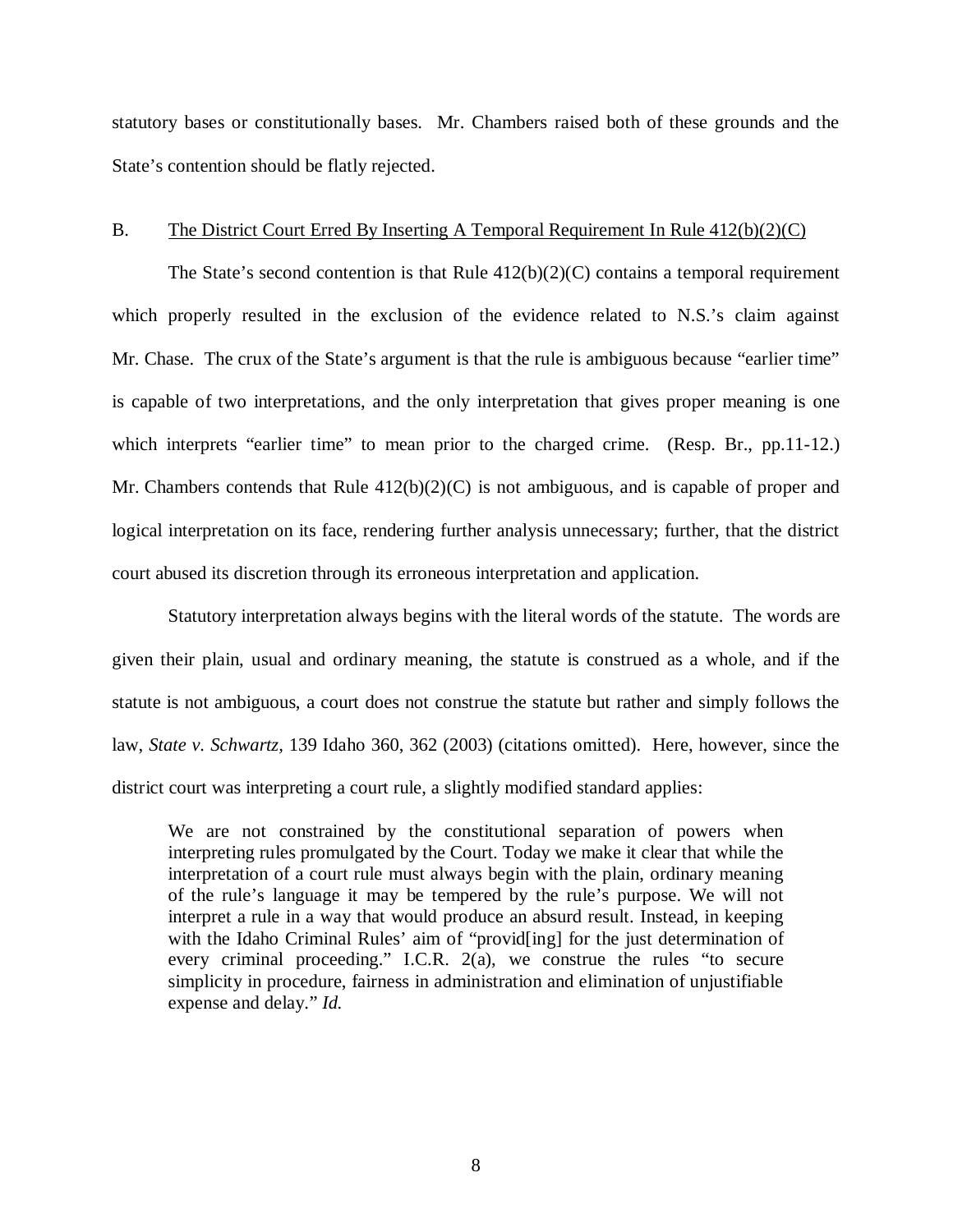*State v. Montgomery*, 163 Idaho 40, 44 (2017). Had the district court applied this standard, it would not have determined the false allegation had to occur prior to the conduct involving Mr. Chambers in order to be admissible.

As asserted in Mr. Chambers' Appellant's Brief, the word, "earlier" has an everyday and ordinary meaning. "Early" means "near the beginning of a period of time, or beginning of a course, process or series; sooner than related forms. *See* https://www.merriamwebster.com/dictionary/earlier (last accessed June 12, 2018). "Earlier" is an adverb, modifying the noun "time," and is synonymous with ahead, before, formerly, previously. *Id.* A false allegation made at an earlier time means a false allegation made prior to the present, or in the context of this motion, prior to the motion hearing. There is no other language within the section as a whole which places a restriction as to when the false allegation must have been made in order to be admissible against a complaining witness. *See* IRE 412, generally. There was no occasion for the district court to insert language or meaning into an already clear statute. Even assuming the district court took into consideration the purpose behind Rule 412, it would have determined admission was proper.

As argued in Appellant's Brief, the purpose behind rape shield law is to provide privacy protections to alleged victims and encourage them to participate in the legal process. *See* § 32:1.Introduction, 4 Wharton's Criminal Evidence § 32:1 (15th ed.) (fn., quoting the Advisory Committee Notes to the 1994 Amendment to Fed. R. Evid.412.); *State v. Molen*, 148 Idaho 950, 954 (Ct. App. 2010). Applied in this context, the false claim of rape and conduct engaged in by N.S. with Mr. Chase proffered by Mr. Chambers relates to her credibility, and there is no real risk that a jury, upon hearing the same, is going to engage in sexual stereotyping of N.S. given the conduct relates to a relationship with one man. Common sense also dictates that a false claim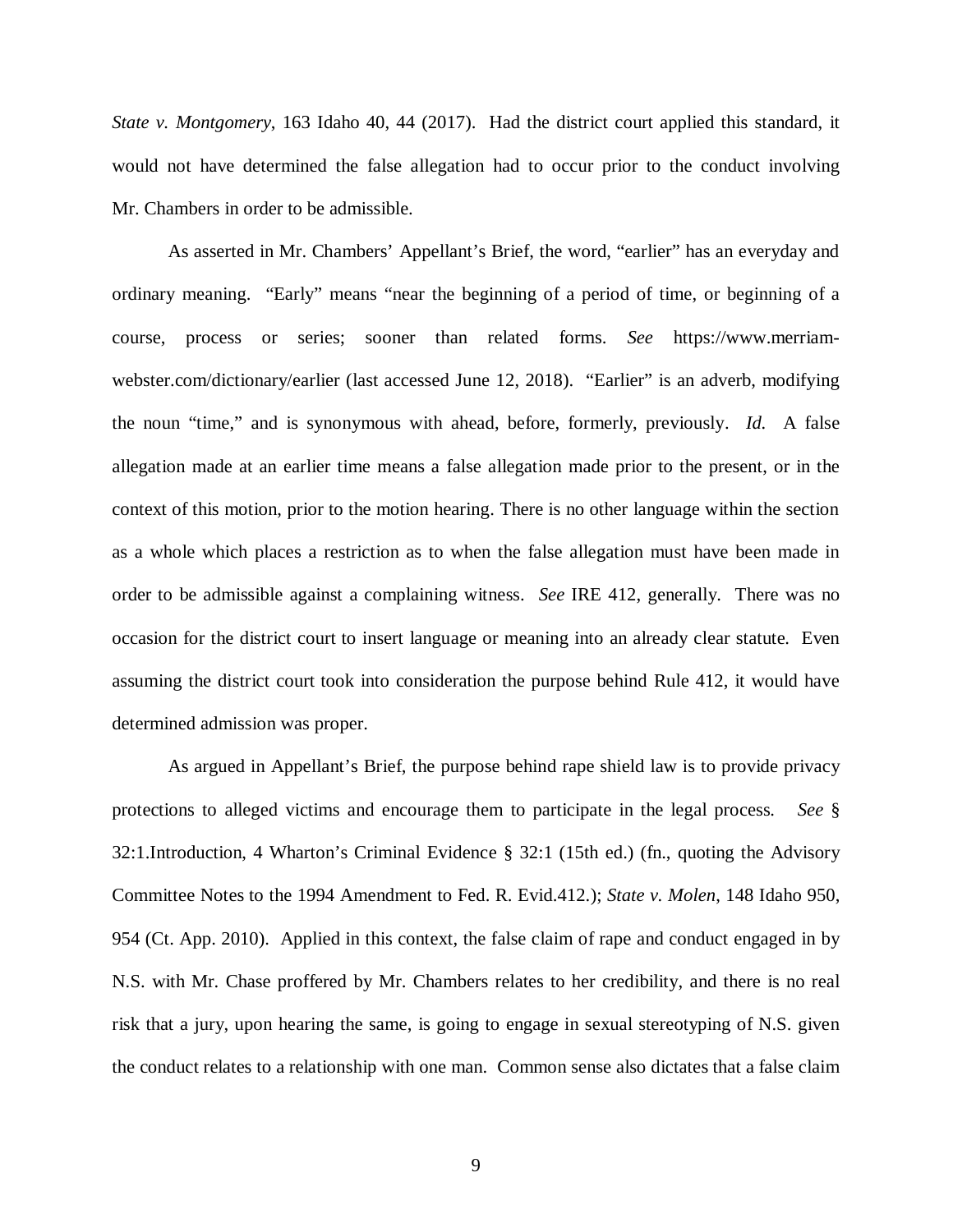of rape, on its face, is relevant to credibility. There is no known Rule 412 purpose or overriding policy rationale to suggest that credibility concerns of the star witness become at some point irrelevant in the context of criminal guilt or innocence, and interpretation of Rule 412 under Mr. Chambers does not lead to an absurd result.

The State makes a new argument on appeal that Rule 412 was recently amended, effective July 1, 2018, and that such amendment provides support under an ambiguous rule theory to clarify the drafters' intent and supply a more precise meaning, where "false allegations of sex crimes made at an earlier time" became with the 2018 amendment "an alleged victim's prior false allegations of sex crimes made at an earlier time." (Resp. Br., p.12.) Yet the word "prior" before "false allegation" does not add a temporal requirement as to when the false allegation must have occurred, other than prior to trial. And any benefit should be afforded to Mr. Chambers, rather than the State. *See State v. Jones*, 151 Idaho 943, 947, 265 P.3d 1155, 1159 (Ct. App. 2011) ("The rule of lenity requires that ambiguous criminal statutes should be read narrowly and be construed in favor of the defendant.")

Lastly, the district court decision was based upon a different and faulty reason, and reference to non-instructive subsections within IRE 412 and Federal Rules of Evidence 412. (Tr., p.36, L.15 – p. 38, L.21.) Specifically, the court indicted that it searched for Idaho appellate cases defining "past sexual behavior" but did not likewise indicate it searched for "false allegations made at an earlier time." The district court also discussed consideration of the federal rules' definition of "past sexual behavior," yet the federal rule does not contain the phrase "past sexual behavior" to enable a comparison. (Tr., p.37, Ls.6-14.) It is unclear how reference to FRE [4](#page-13-0)12 could be instructive.<sup>4</sup> Further, the trial court failed to conduct a proper weighing under

<span id="page-13-0"></span><sup>&</sup>lt;sup>4</sup> Federal Rule of Evidence 412 states in pertinent part: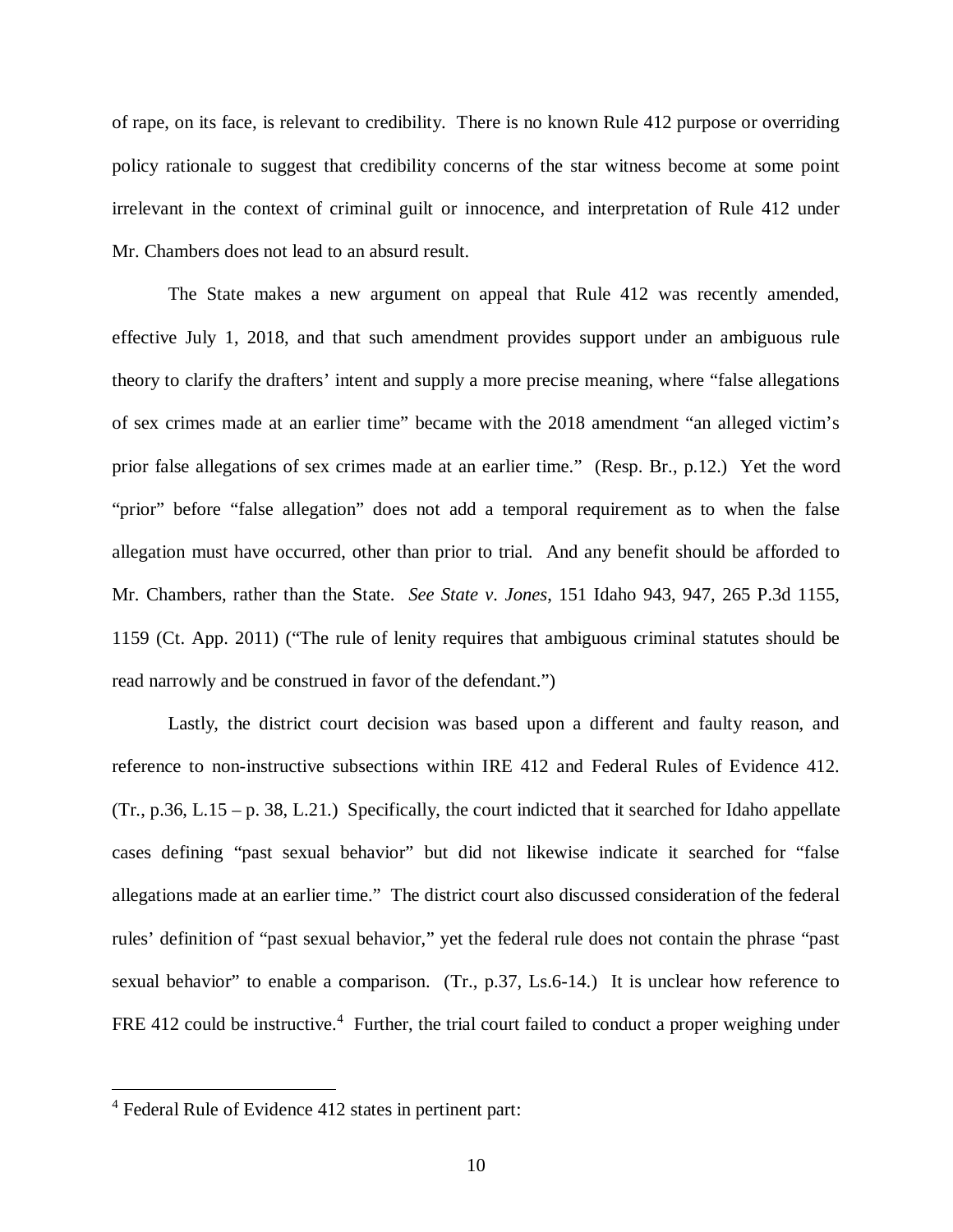Rule 403, by contemplating the effect of exclusion on Mr. Chambers' constitutional rights, including those of confrontation, cross-examination, presentation of a defense and due process and a fair hearing. (Tr., p.37, L.15 – p.38, L.21.) As such, the district court abused its discretion by failing to apply the applicable legal standard, and unreasonably omitting any analysis regarding defendant's interests and right to present a defense.

#### **CONCLUSION**

Based upon the foregoing, Mr. Chambers requests this Court to vacate the district court's order excluding the evidence related to N.S.'s false claims of rape against Mr. Chase, and remand the case to the district court with instructions to admit the proffered evidence.

DATED this 10<sup>th</sup> day of December, 2018.

/s/ Lara E. Anderson LARA E. ANDERSON Deputy State Appellate Public Defender

(a) Prohibited Uses. The following evidence is not admissible in a civil or criminal proceeding involving alleged sexual misconduct:

(1) evidence offered to prove that a victim engaged in other sexual behavior; or

(2) evidence offered to prove a victim's sexual predisposition.

(b) Exceptions.

(1) Criminal Cases. The court may admit the following evidence in a criminal case:

(A) evidence of specific instances of a victim's sexual behavior, if offered to prove that someone other than the defendant was the source of semen, injury, or other physical evidence;

(B) evidence of specific instances of a victim's sexual behavior with respect to the person accused of the sexual misconduct, if offered by the defendant to prove consent or if offered by the prosecutor; and

(C) evidence whose exclusion would violate the defendant's constitutional rights.